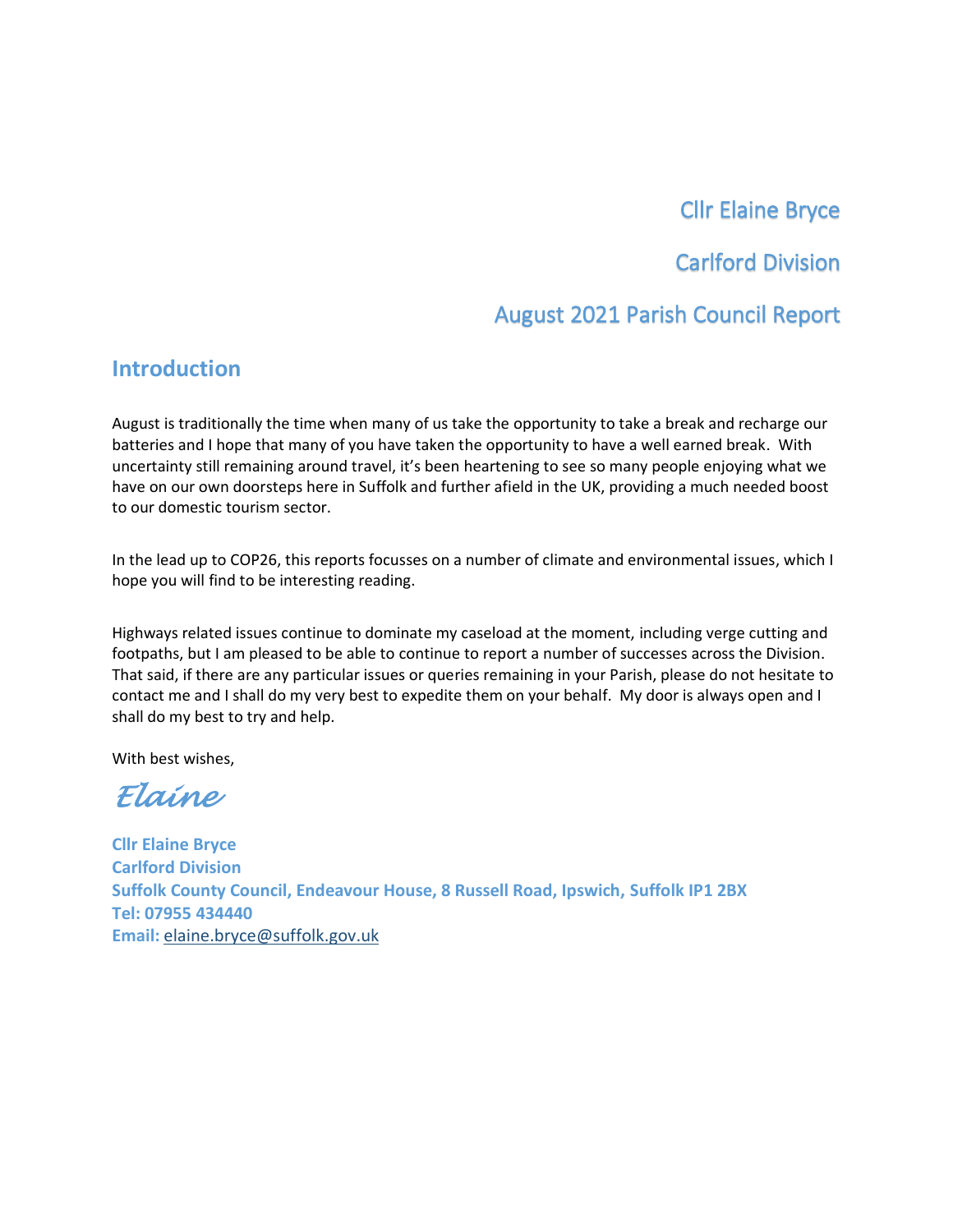## **Statement on behalf of all Suffolk councils regarding Afghan refugees**

Statement on behalf of all Suffolk councils.

"On Wednesday 18 August, the Government announced its new resettlement scheme for Afghan refugees. Whilst the full details are yet to be confirmed, it is crystal clear that the Government needs local authorities everywhere to step up and support this national effort.

"All councils in Suffolk are committed to this cause. We have already helped a small number of Afghan interpreters and their families to resettle in Suffolk, in addition to ongoing work to support unaccompanied asylum seeking children and other refugees entering the UK. In the coming days and weeks, the district, borough and county councils will continue working with the Government to do what we can to provide assistance to vulnerable refugees.

"Times like this call for acts of humanity. Suffolk will play its part."

### **Make one simple change today in a bid to tackle climate change**

COP26 will bring into focus the need for us all to reduce our carbon emissions in order to slow climate change

#### **A column by Councillor Richard Rout, Deputy Leader and Cabinet Member for Finance and Environment at Suffolk County Council.**

In early November, the eyes of the world will be on the UK. Glasgow, to be exact.

This is when the COP26 conference takes places.

COP26 is the UN Climate Change Conference of the Parties. It will be a momentous event and I expect some significant decisions and agreements to be made, as the world continues to combat climate change and reduce its carbon emissions.

But how will an international event affect each of us in Suffolk? Although COP26 will be an event attended by Presidents and Prime Ministers, it will impact us all.

COP26 will bring into focus the need for us all to reduce our carbon emissions in order to slow climate change. This has been the message for a long time of course, but we must all be changing our behaviours and choosing to use less energy.

And I do mean all of us.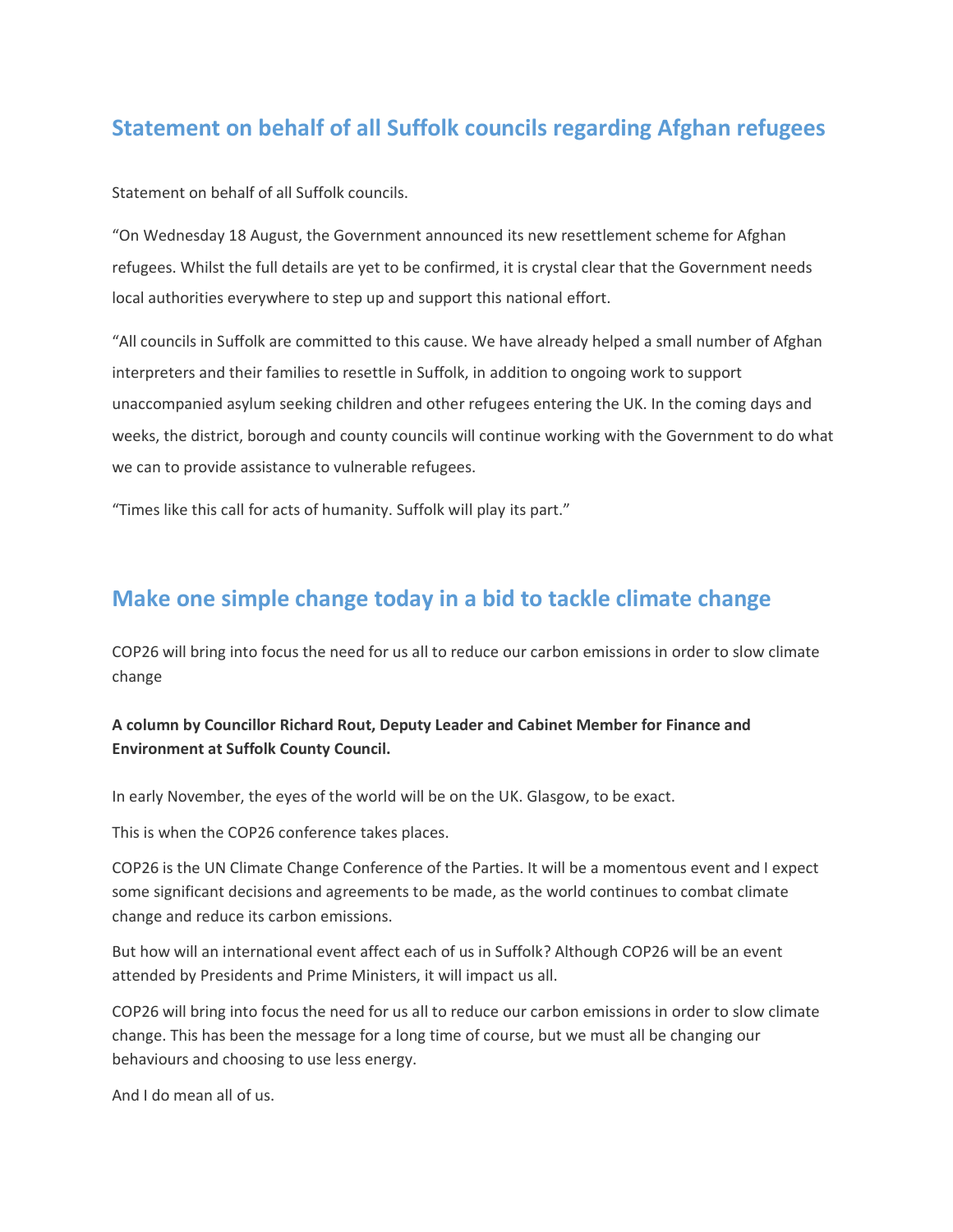Global industry, national corporations and governments must lead the way to enable us all to make greener choices. But slowing climate change is everyone's responsibility, we each have a duty to tackle this situation and play our part.

I'd suggest that there is at least one simple change or choice we can make immediately, which will help. My challenge to you is to make that one change today.

This could be to replace one meat-based meal each week with a plant-based one. Or start to swap over your traditional lightbulbs for LED ones. Or switching your gas or electricity tariff to one which uses 100% renewable energy. Or plan your food shopping so that you throw away less food. Or make purchases from businesses that are committed to reducing their carbon emissions. Or just boil the water you need for that morning coffee or cup of tea.

For me, making some of these changes has been a learning experience. I've discovered that it's easy to live with a plug-in vehicle without a home charger - I just need to plan my trips and use the chargers at the workplaces I visit. It was a change I made with trepidation but charging infrastructure is continually improving.

My partner is vegetarian and while I'm not, I enjoy some meat-free meals each week. Equally important for me is shopping local and making locally-sourced food choices. When I do eat meat or dairy, I choose local grass-fed options.

I now have LED lightbulbs at home and have installed smart sensors. The biggest change we've made is turning our back on fast fashion and spending a little more on clothes produced in this country and to a higher standard. It's too easy to order multiple cheap items online, only to return most of them! Shopping local isn't just good for the local economy but it's better for environment too.

I am not claiming that by doing these simple things, we are going to reverse climate change overnight. The point is to challenge the status quo in our lives and start to change our behaviours.

And yes, organisations like Suffolk County Council must lead by example. We continue to lobby Government to make the bigger changes necessary which enable each of us to make greener choices.

Suffolk County Council has been addressing climate change challenge for many years, but we know that the organisation must be doing more and doing it more quickly. This is agreed across all Suffolk's authorities which is why, together, we have recently approved the Suffolk Climate Emergency Plan - a document to keep us accountable in our ambition to make Suffolk a carbon neutral county by 2030.

I'm proud of the work Suffolk County Council has been doing for a number of years now. We are planting trees and hedgerows. We are supporting businesses with advice and funding to reduce their carbon emissions. We are running schemes to reduce the cost of solar panels on homes. We are providing the infrastructure to encourage walking and cycling. We are providing greener ways to travel. We are installing electric vehicle charging points in rural areas. There is much, much more besides, but we are working hard to develop this work.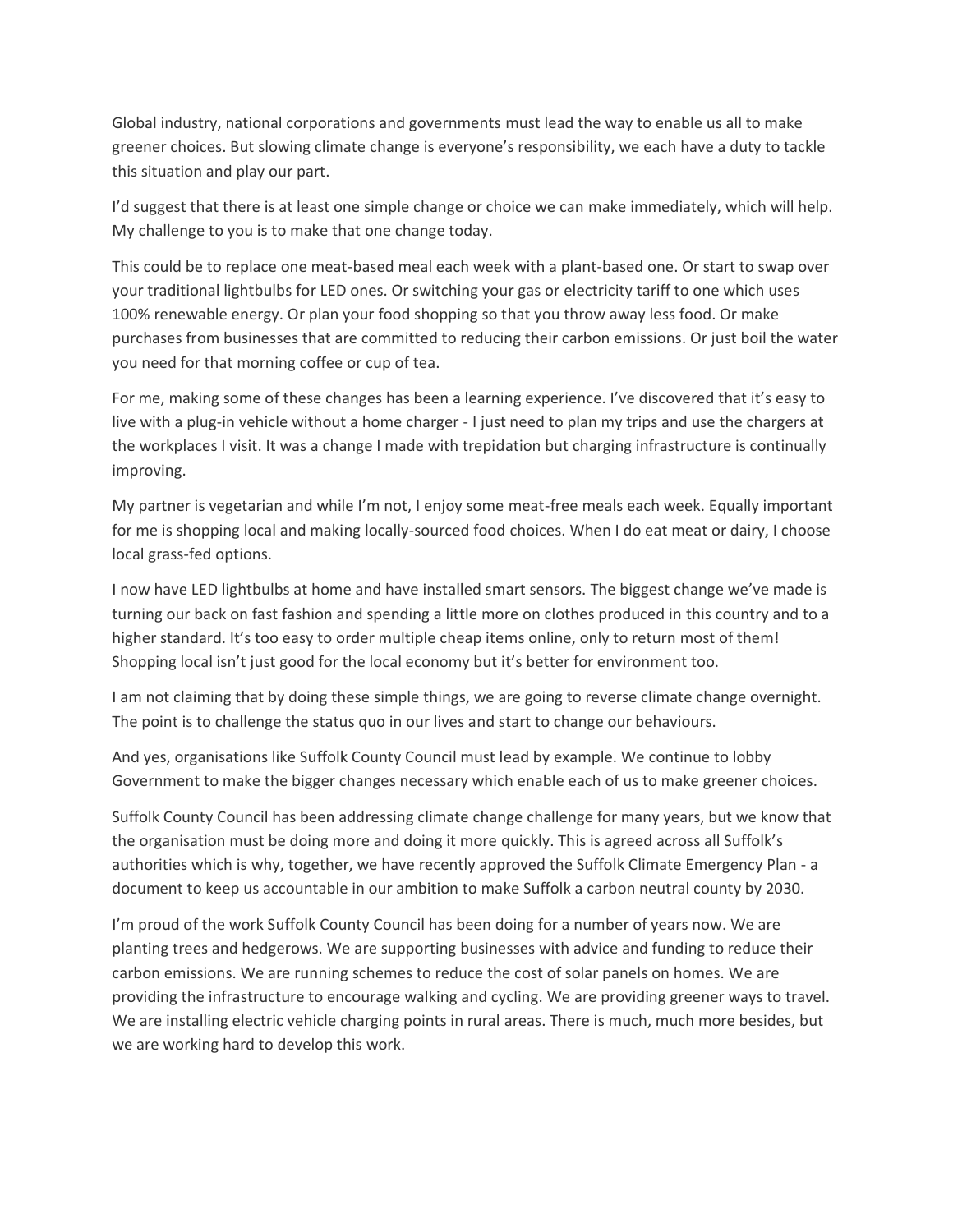Don't worry if you're still not sure what it means to you, your business or your community. With COP26 just three months away, organisations and authorities across Suffolk are planning events across the county to talk net zero and being carbon neutral. Whether at the start of your net zero journey, or you're looking to make the next step, these events will guide and inspire you.

The **[www.greensuffolk.org](http://www.greensuffolk.org/)** website will be updated soon with these Suffolk events. I'd recommend it as a great place to start finding out more.

## **Suffolk plans climate change events ahead of COP26**

It was announced on August  $11<sup>th</sup>$  that in the build-up to COP26, events around Suffolk will showcase local businesses and people who are tackling climate change, to inspire others to follow. The events aim to encourage businesses and residents to do more personally and professionally to reduce carbon emissions and therefore slow the increase of climate change.

One of the events confirmed to be taking place in Suffolk is the visit of the national Zero Carbon Tour, organised by Planet Mark. The Tour sees a fully electric 'Carbon Battle Bus' making visits around the country before arriving at the COP26 conference.

### **Councillor Richard Rout, member of the Suffolk Climate Change, Environment and Energy Portfolio Holders' Group, and deputy leader and cabinet member for Finance and Environment at Suffolk County Council, said:**

"I'm delighted that Suffolk has been chosen to be part of the national Zero Carbon Tour, as I'm proud of all the climate change work that is going on here. I want more people to hear about it. Although many local authorities declared climate emergencies in the last couple of years, I want people to know that Suffolk has been addressing climate change for many years before that.

"But we must all be doing more to reduce our carbon emissions. Which is why colleagues from across the county have recently worked hard to produce and approve the Suffolk Climate Emergency Plan. This gives Suffolk's public sector organisations a framework and commitment to each pursue our own net zero strategies, whilst working together for the benefit of Suffolk. Together, we are supporting and guiding our residents, communities and businesses to make the changes required to best set Suffolk on the path for carbon neutrality by 2030.

"I think the COP26 conference will be an influential moment in our ambitions for Suffolk to achieve net zero by 2030. Coupled with the recent IPCC global warming report, it should focus everyone's minds that each resident and business must be doing more and doing it more quickly."

The purpose of the Zero Carbon Tour is to discuss the concept of net zero carbon and why it is critical for businesses. Suffolk's businesses, organisations and community groups will share their stories about how they have started their journeys to net zero. This will inspire and give confidence to those considering how to reduce their carbon emissions.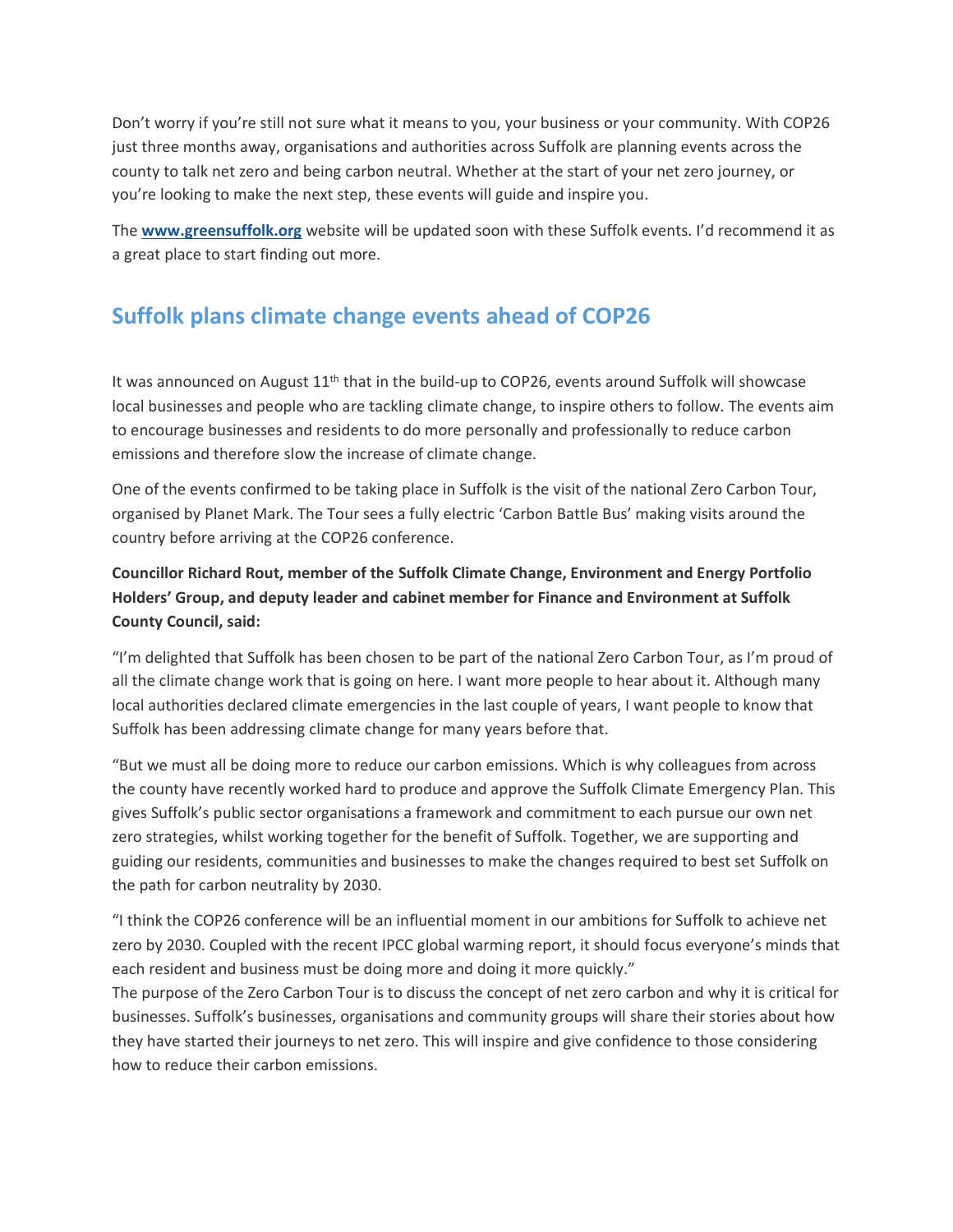#### **Steve Malkin, Founder and CEO, Planet Mark, said:**

"There is no doubt, we are living in a seminal and historic moment in time. 2020 – 2030 has been coined the Decade of Action, a period in which we need to tackle the climate crisis and halt biodiversity loss. The global pursuit of net zero carbon emissions is a huge undertaking, and only possible with help from businesses and communities alike.

"We are excited to bring the net zero message to Ipswich, and share the 'carbon stories' of organisations, community groups and individuals playing their part in creating a sustainable future for Suffolk, the United Kingdom and beyond."

It will be visiting the University of Suffolk in Ipswich on 1 September 2021 and **[you can register your](https://www.eventbrite.co.uk/e/ipswich-roadmap-to-net-zero-zero-carbon-tour-tickets-164473170681)  [place here](https://www.eventbrite.co.uk/e/ipswich-roadmap-to-net-zero-zero-carbon-tour-tickets-164473170681)**.

This event and others are taking place across Suffolk in the lead up to COP26, as part of Suffolk's collective campaign of Creating The Greenest County, and be net zero by 2030. As part of the Suffolk Climate Emergency Plan, these events look to encourage collaborative action by educating and engaging with residents and businesses to develop net zero journey.

Other events which are being planned in Suffolk in the lead up to COP26 include:

- August/September Webinars for Suffolk's voluntary sector (Suffolk County Council)
- 1 September Zero Carbon Tour visits Ipswich
- 12 October Ten Steps to Net Zero (Suffolk Chamber of Commerce)
- 21-22 October Local Energy Showcase (Babergh and Mid Suffolk District Council)
- TBC October A Greener NHS day
- 12 November Greenest County Awards (Suffolk County Council)
- 23-25 November Low Carbon Homes

All events are subject to change, visit **[www.greensuffolk.org](https://www.greensuffolk.org/)** for the latest details and information about starting your journey to net zero.

# **Suffolk homeowners can cut carbon emissions as successful solar panel buying scheme returns**

On August 25<sup>th</sup> it was announced that Suffolk residents will come together to invest in renewables through a group-buying scheme for solar panels and battery storage.

Solar Together Suffolk, in conjunction with Suffolk County Council, helps homeowners feel confident that they are paying the right price for a high-quality installation from pre-approved installers.

This innovative scheme builds on three years of the highly successful Solar Together programme run in Suffolk. Since 2018, the scheme has installed solar panel systems in 1,028 households across the county.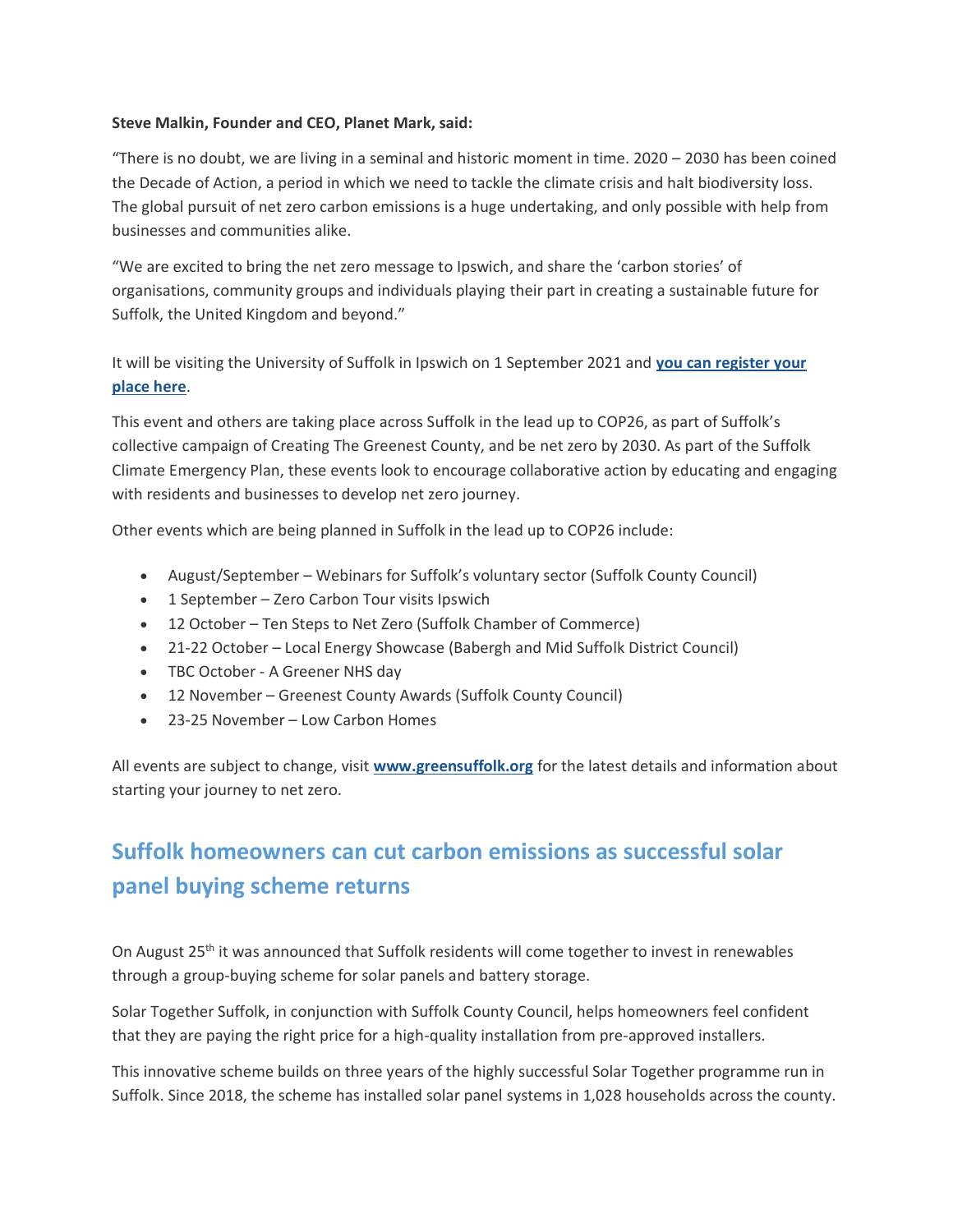On average, homeowners have saved 33% on installation costs, £263 on energy bills in year one, and stopped harmful carbon emissions entering the atmosphere.

Suffolk residents have until 27 September 2021 to register their interest, for free and with no obligation, to join the group-buying scheme to have solar panels installed at their home. Not only does Solar Together Suffolk offer solar panels, but also optional battery storage and retrofit battery storage for residents who have already invested in solar panels.

### **Suffolk County Councillor Richard Rout, Deputy Leader and Cabinet Member for Finance and Environment, said:**

"I'm delighted that we're able to run Solar Together Suffolk for another year, as we have seen a real appetite amongst residents to play their part and invest in ways to reduce their carbon emissions. This is one of the many schemes we are offering, as Suffolk County Council aims to make the county net zero by 2030.

"The council itself has had solar panel installations for many years, which are located on around 100 of our properties. We have also been trialling battery storage too. This means that we rely less on the grid for our energy, by harnessing energy from the sun. Suffolk's councils have worked together for many years to reduce carbon emissions and slow climate change. We now do this through the Suffolk Climate Emergency Plan, and with COP26 on the horizon we will all need to focus on how we can all lower our carbon footprint and help make Suffolk a carbon neutral county."

How does it work?

- Until 27 September: Householders can register to become part of the group, for free and without obligation, at **[www.solartogether.co.uk/suffolk](https://solartogether.co.uk/suffolk/home)**
- 28 September: Pre-vetted UK solar PV installers participate in an auction. They are able to offer competitive pricing as the volume and geographic concentration makes it possible for them to realise greater efficiencies, which they pass on with lower prices for installations.
- After the auction, registered households will receive a personal recommendation which is specific to the details they submitted in their registration.
- If they choose to accept their recommendation, the specifics of their installation will be confirmed with a technical survey after which a date can be set for the installation of their solar PV system.
- Telephone and email helpdesks are on-hand throughout the whole process which, together with information sessions, will allow households to make an informed decision in a safe and hasslefree environment.

Suffolk County Council brings **[Solar Together Suffolk](https://www.suffolk.gov.uk/planning-waste-and-environment/initiatives/solar-together-suffolk/)** to residents as part of the Suffolk Climate Change Partnership, on behalf of all of Suffolk's local authorities. This is in partnership with independent experts iChoosr to make the transition to clean energy as cost effective and hassle-free as possible. Across the UK, iChoosr has delivered almost 5,000 installations to date and over 80,000 tonnes of avoided lifetime carbon emissions.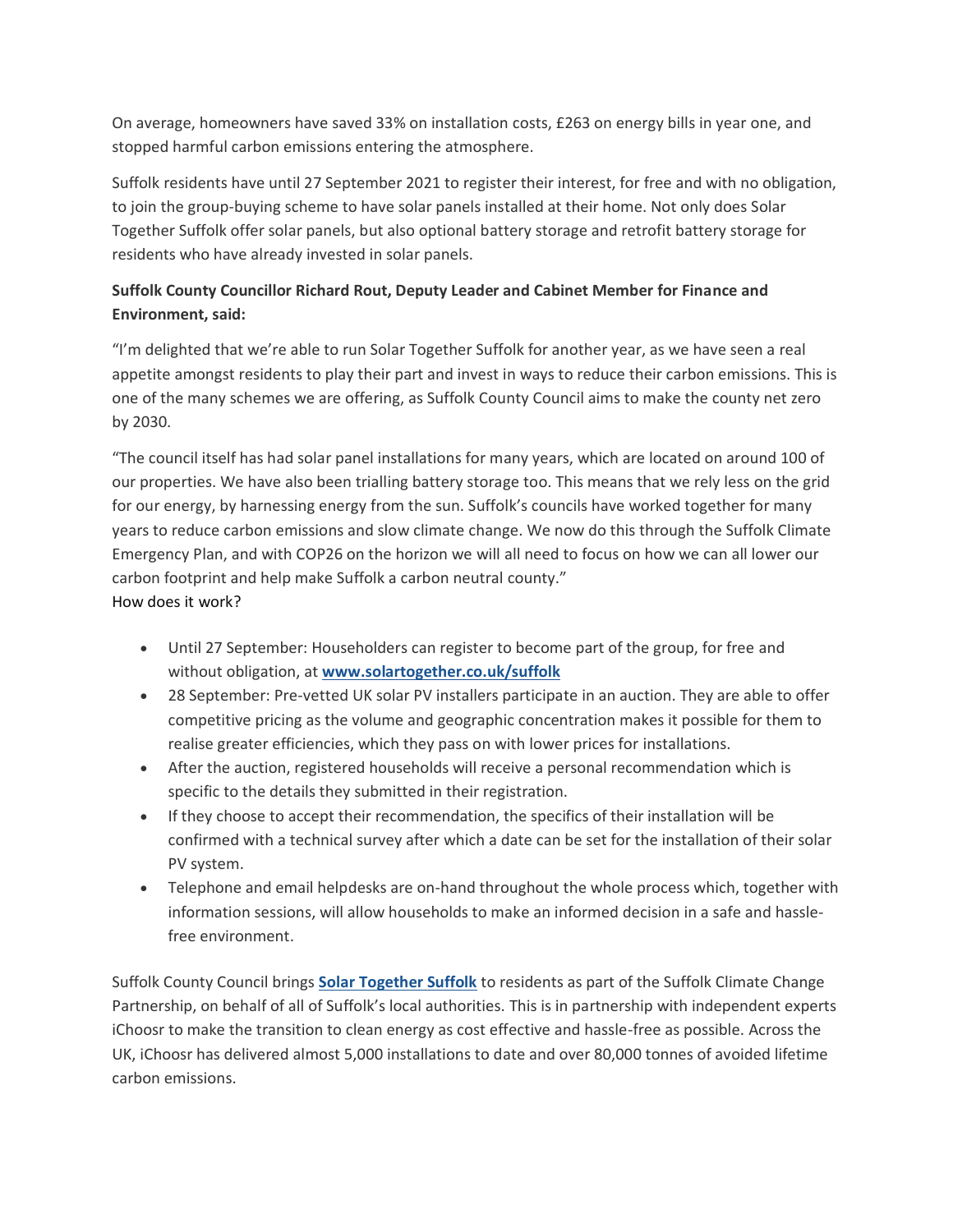#### **What other Suffolk residents have said:**

"All very painless and straightforward. Being part of a large group gives you the confidence that problems will be resolved should they arise, but none did!" Peter, Bury St Edmunds; 16 panels installed.

"Excellent! Solar Together Suffolk took all the hassle of finding a provider, and the group-buying secured me a better discount than trying to do this on my own. It was a no-brainer. Richard, Bures St Mary; 24 panels installed.

## **Suffolk's new Chief Fire Officer appointed**

On August 12<sup>th</sup>, Jon Lacey was appointed to the post of Suffolk's Chief Fire Officer and Executive Director for Fire and Public Safety.

Starting in November, Jon will lead Suffolk Fire and Rescue Service and its staff, as well as having responsibility for Suffolk County Council's Trading Standards and emergency planning services and being a member of the corporate leadership team.

Jon will bring a wealth of experience to Suffolk, gained from a 24 year career with fire and rescue services. He began in 1993 as an on-call firefighter with West Sussex Fire and Rescue Service, before becoming a wholetime firefighter.

He is currently Assistant Chief Fire Officer at West Sussex Fire and Rescue Service and has responsibility for Prevention, Protection and Response, as well as the county council's Resilience and Emergency Team, a service like Suffolk's Joint Emergency Planning Unit.

#### **Councillor Andrew Reid, Cabinet Member for Public Health, Public Protection and Communities at Suffolk County council, said:**

"I welcome Jon's appointment, he will bring great experience and knowledge to Suffolk. The role is a very important one to keeping Suffolk safe - of course he will lead our Fire and Rescue Service, but also has responsibilities across the council, including Trading Standards and emergency planning. It is an exciting time for him to be joining us, following the Service's 'Good' rating by Her Majesty's Inspectorate and the investment we are putting into operational equipment and new fire stations."

#### **Nicola Beach, Suffolk County Council Chief Executive, said:**

"I am delighted that Jon has accepted the offer to join us in Suffolk. We put all candidates through an extremely thorough process over a number of weeks, in front of wide-ranging and diverse panels. Jon presented himself very well during interviews and presentations and we all felt that he is someone who brings strong experience to the team and someone we would enjoy working alongside."

Dan Fearn, Suffolk's Deputy Chief Fire Officer will continue in the role of Chief Fire Officer and Executive Director on an interim basis until Jon starts his role in November.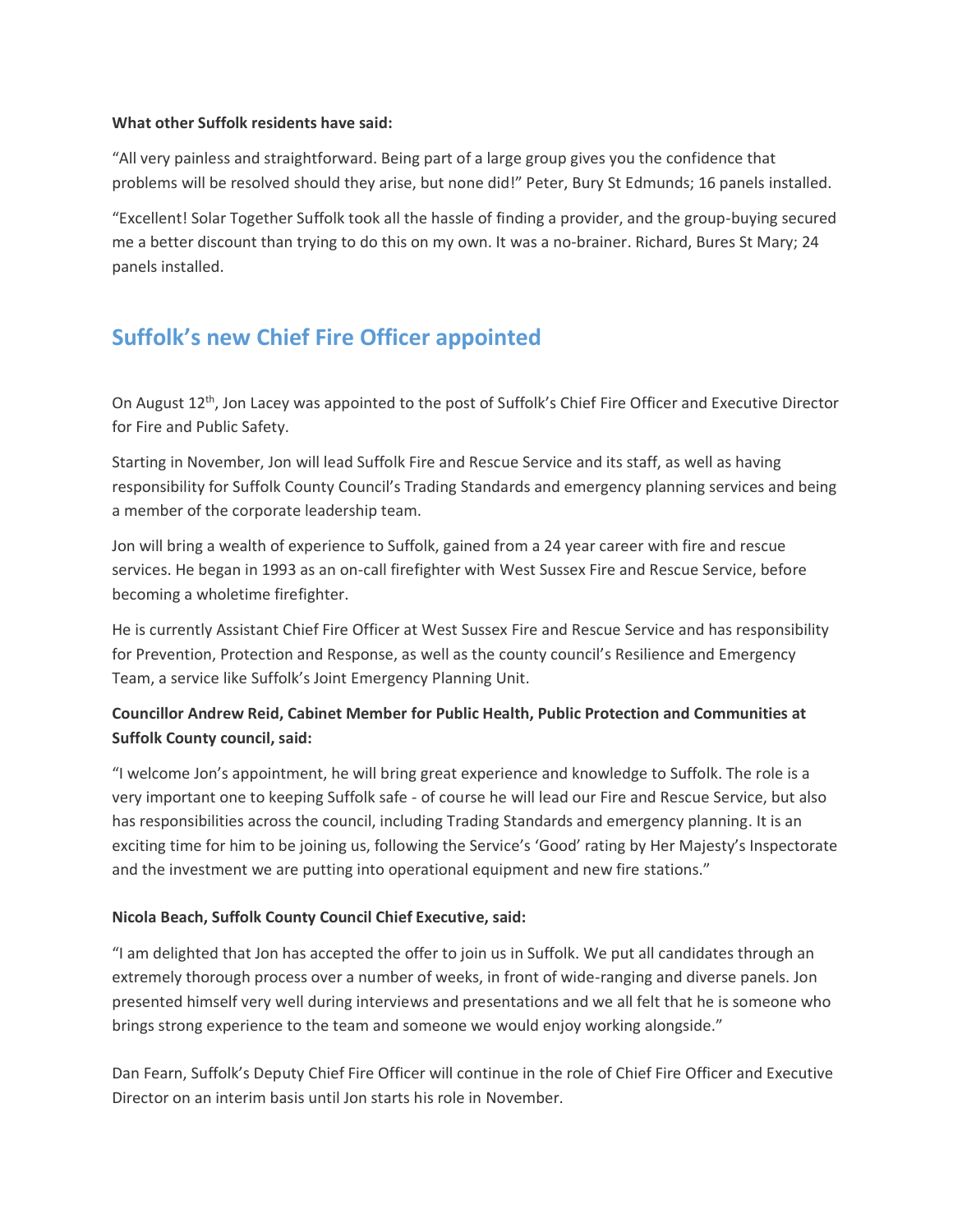# **Suffolk Fire and Rescue Service adds four new enhanced appliances to its fleet, fitted with solar panels**

On August 27<sup>th</sup> Suffolk Fire and Rescue Service unveiled its state-of-the-art rescue vehicles and equipment to equip firefighters with the latest technology for rescues.

Four new "enhanced rescue tenders" will be based at Bury St Edmunds, Lowestoft, Newmarket and Princes Street (Ipswich), giving cover across the county and strengthening the emergency response across Suffolk's communities.

The new equipment and vehicles are also the latest innovations in green technology, supporting Suffolk County Council's climate emergency declaration and ambitions to be net zero by 2030. The fire appliances are the first in Suffolk to be fitted with solar panels, have more fuel-efficient engines and also carry battery powered hydraulic rescue equipment.

#### **Dan Fearn, Temporary Chief Fire Officer, said:**

"This is a significant investment in the Service's capability to deal with many types of rescues, including those on Suffolk's roads. To make sure we get the best equipment possible, we've carried out extensive operational testing and spent time getting feedback from staff.

"The equipment carried on-board is dedicated specialist equipment for carrying out rescues, ranging from car crashes to building collapses and making the scene of an incident safe.

"My team is made up of exceptional operational and non-operational staff. I want to give them the best possible equipment so that they can carry out their work to the best of their ability."

### **Councillor Andrew Reid, Suffolk County Council Cabinet Member for Public Health, Public Protection, & Communities, said**:

"The vehicles are strategically placed across the county to deliver the fastest response to the community of Suffolk. I'm delighted that we've been able to add this next-generation equipment to our growing fleet. We have also recently introduced three new command support vehicles and we have further investment in the pipeline.

"Suffolk County Council aims to be a net zero authority by 2030, and l applaud the Service for setting an excellent example by embedding this ambition in its procurement."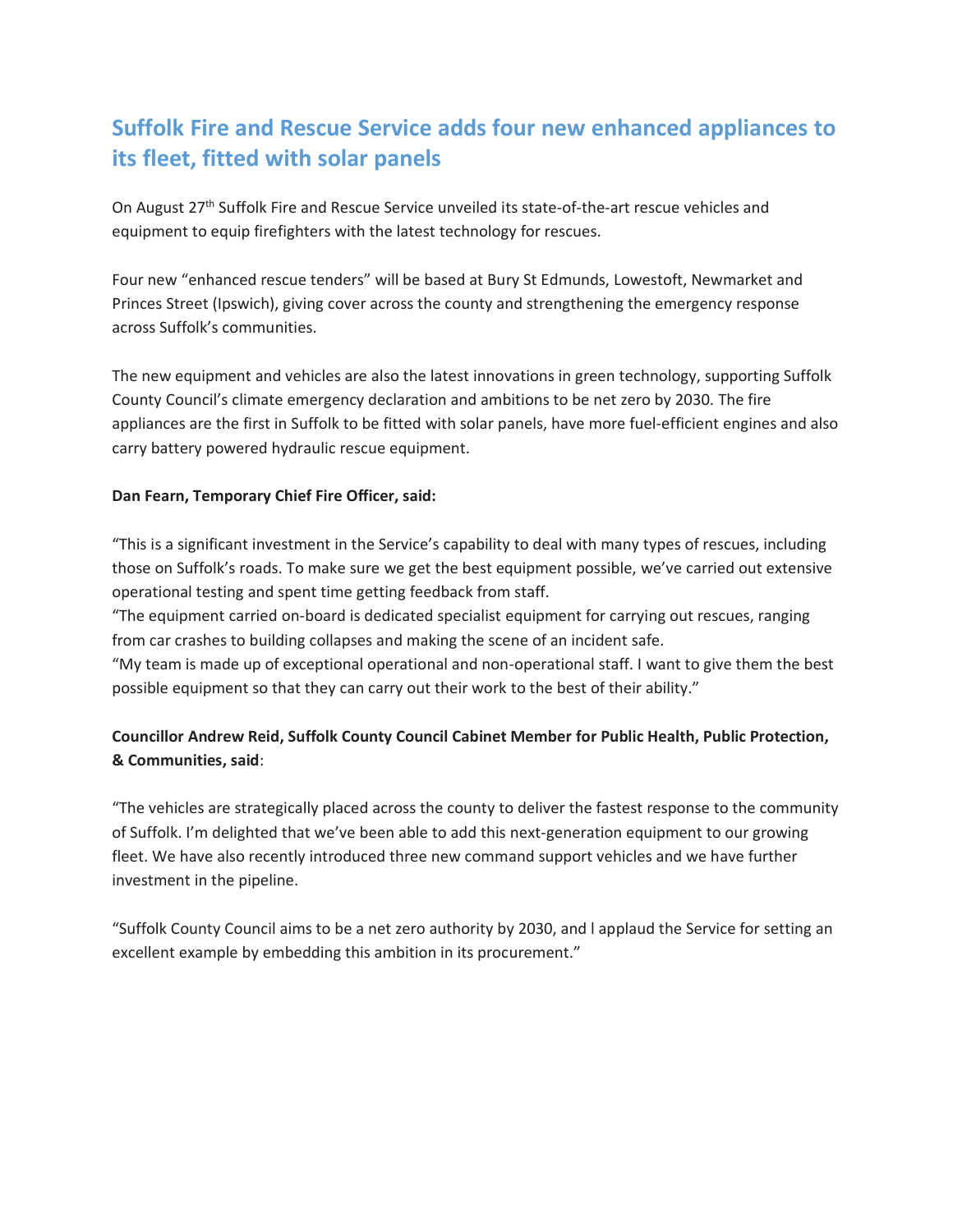# **Easing of restrictions when visiting Suffolk's Recycling Centres**

Suffolk is set to continue on its path of working towards full capacity at recycling centres as Monday 19 July brought an end to lockdown.

Much like many other recycling centres across the country, Suffolk's Recycling Centres have been operating a socially distanced system during the pandemic.

From 19 July, there have been some changes to the rules when visiting the county's recycling centres, but residents will still need to book, pending a full review of arrangements.

The changes will take place in two phases to enable a managed increase in the number of bookings and to ensure that sites are operating safely and effectively.

#### **Phase one from Monday 19 July**

- The one visit per week rule will remain in place, but an extra 3,760 slots will become available per week
- Cars with small trailers will now be able to book a 15 min car slot (750kg max gross weight, single axle and unbraked) and will also be allowed at Haverhill Recycling Centre
- Cars with large trailers will now book a 30 min large trailer/van slot (over 750kg max gross weight, double axle or braked), apart from at Haverhill Recycling Centre due to its size
- Vans without trailers will be able to book at all Recycling Centres (including Haverhill). Vans must book a 30 min van slot
- Vans with trailers are still prohibited from using any of the recycling centres
- Social distancing will be removed from all sites. Cars can park next to each other (as directed by site staff) and restrictions on number of people on walkway/gantry removed
- Staff will be able to assist visitors if requested. (All staff will wear FFP3 standard face coverings when assisting and follow good practice on Covid hygiene)
- More than one adult will now be allowed to unload per vehicle
- Guidance will remain for the public to continue wearing face coverings if possible. Face coverings for staff remain optional except when assisting the public

#### **Phase two from Monday 16 August (In addition to changes in phase 1)**

- An additional 4,500 slots will be made available per week, taking Suffolk's Recycling Centres to full capacity (weekly total to 27,422)
- Removal of one visit per week rule for household waste
- Trade waste will remain restricted to one visit per week (to ensure fair usage of the system which is mainly designed for residents' household waste)

A customer survey from March 2021 revealed 91% of booking system users were satisfied or very satisfied (with a further 4% being neutral) and 92% of customers had a problem-free experience when using the booking system.

Councillor Richard Smith Suffolk County Council's Cabinet Member for Economic Development, Transport Strategy and Waste, said: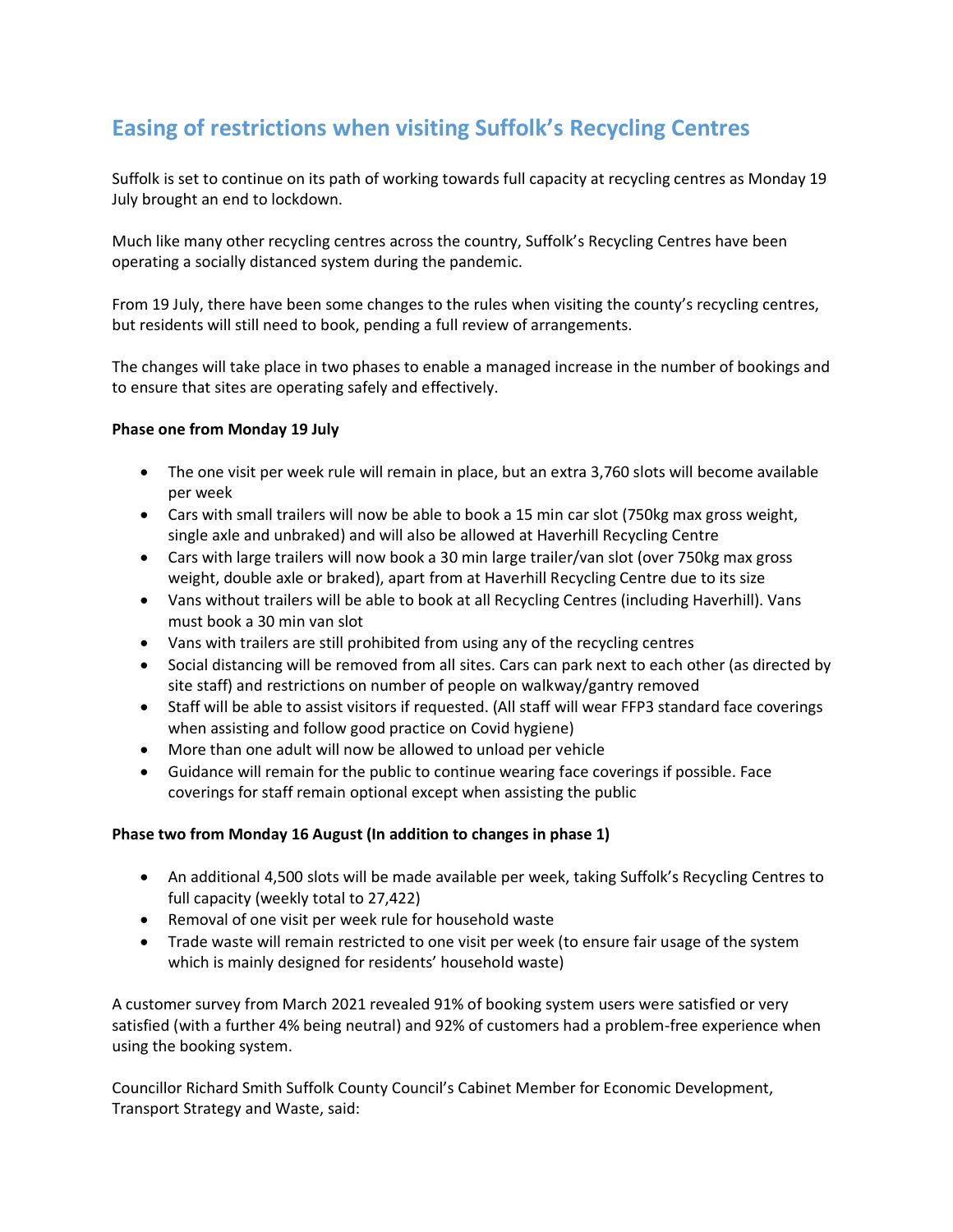"I am really pleased that from 19 July we are able to start increasing capacity at our recycling centres by reducing some of the restrictions we had in place so we can soon be back to full capacity. We are doing this in two phases to ensure that our sites are operating safely and smoothly.

"In response to overwhelming customer satisfaction, the booking system will remain in place for the moment at all of Suffolk's Recycling Centres. We have received many compliments about the staff on our sites and I would like to thank them for their hard work and dedication for what has been a difficult year."

# **Suffolk County Council begins procurement process for next Highways Service contract focusing on developing local skills and talent**

Suffolk County Council has begun the process of finding its next long term Highways Services partner. The council is looking for a partner to deliver key operational projects after the current contract ends on 30 September 2023.

As part of preparations up to this point, the council has worked with leading industry analysts to understand the different types of arrangements that other local authorities have in place, to look at which specialist providers are in the marketplace and to find out what aspects of contract agreement may work best for Suffolk based on the range of outcomes the council wants to achieve from any new contract process.

The council is looking to develop a contract that utilises a blended 'hybrid' approach, enabling the council to enter into one contract that covers the majority of Highways Service functions and two contracts with specialist providers for streetlighting and traffic signals (ITS). The council will be looking for the new contract to focus on delivering greater social value, utilising local skills and talent, giving young people the opportunity to work in the sector as well as building on the council's commitment to carbon reduction and protecting the environment.

The whole contract development process will take just over two years to complete. Once the appropriate tender documents have been prepared outlining the council's requirements, initial advertisements will go out in December 2021. Discussions will begin with any interested prospective contractors in early 2022. Following such a rigorous tendering process, the council hopes to be able to award its chosen contract in early 2023 with the new service provider beginning in October 2023.

The procurement process needs to begin now to provide enough time to go to the market to seek relevant specialist companies which may be interested in tendering for the contract which is worth in the region of £800m - £1 billion over a projected 20 year period.

Suffolk County Council's Cabinet Member responsible for Ipswich, Operational Highways and Flooding, Cllr Paul West said:

"This is the beginning of the process today towards finding the right partners to deliver aspects of Suffolk's Highways Services beyond the end of the current contract in 2023. We want to get the best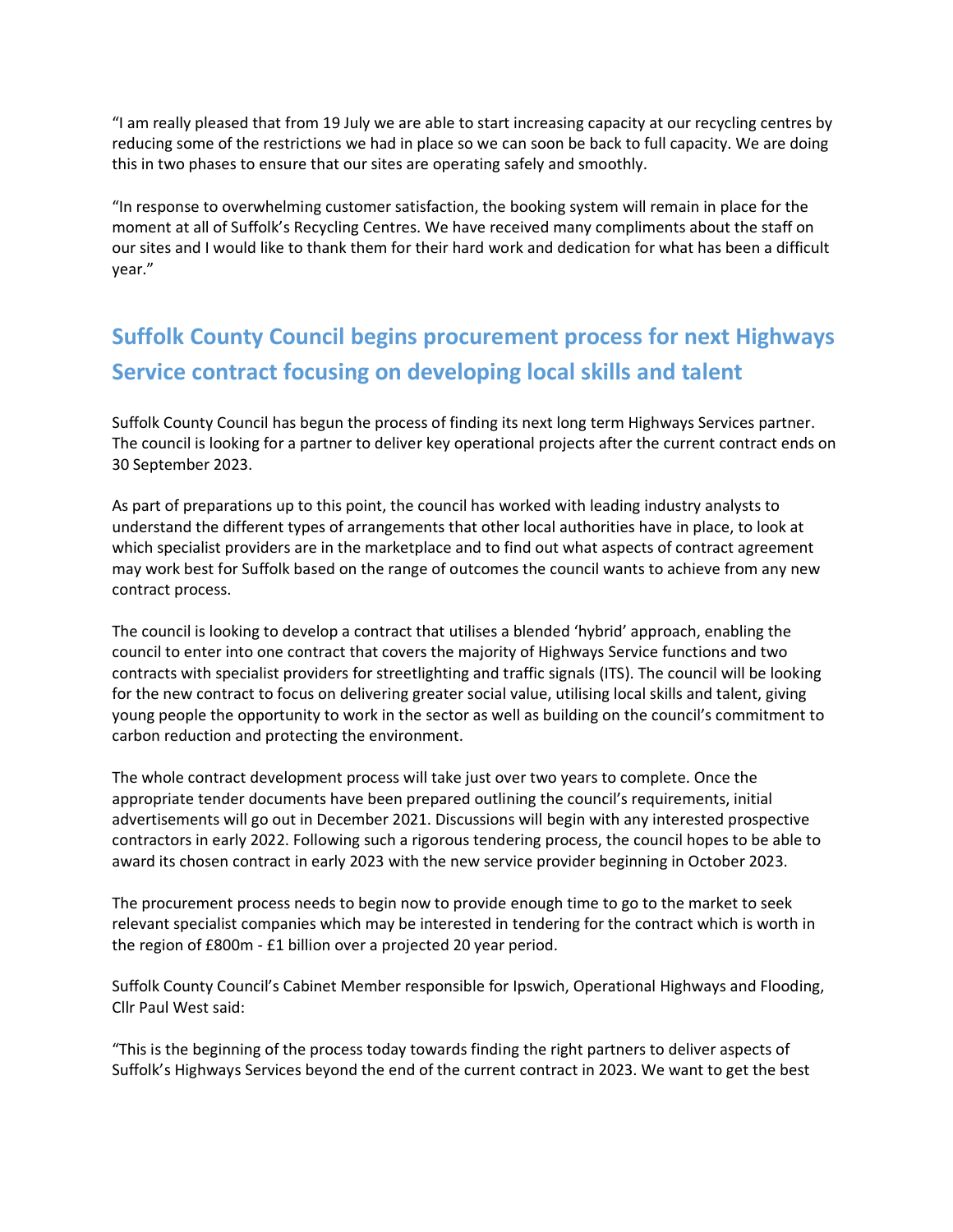value for money for Suffolk taxpayers and ensure that the contractors we choose through the hybrid contract approach are the best fit for what we want to achieve and deliver.

"We have learnt a great deal from our existing contract arrangements and going forward I want to ensure this new contract enables more young people across Suffolk to access apprenticeships and relevant work experience opportunities through the Kick Start scheme. We want to find the right partner who shares our ambition and ideas to innovate in improving delivery of services, communicating with customers and sharing our commitment to reducing carbon use as part of the Climate Emergency.

"In preparing for this contract we have rightly spent time considering how other local authorities manage their Highways contracts and which process would be best for Suffolk as we look towards finding the right long term service delivery partner."

### **Suffolk targets devolution talks with Government**

It was announced on August  $17<sup>th</sup>$  that public sector leaders in Suffolk say they welcome early discussions with Ministers about a possible devolution deal for Suffolk.

#### **In a joint letter sent to Rt Hon Robert Jenrick MP, the leaders of all of Suffolk's six councils and Police and Crime Commissioner Tim Passmore, said:**

"Suffolk has already demonstrated its credibility as a place where Government will find strong and ambitious delivery partners.

"The Suffolk Public Sector Leaders (SPSL) group…has a track record of effective partnership working. These robust relationships enable more innovative ways of working, including exploring opportunities for devolution as part of a County Deal.

"Suffolk…is an ideal place to help Government demonstrate how levelling up can work in diverse geographies. Suffolk has a strong offer to make to Government and we would welcome early discussions with MHCLG Ministers to explore proposals for a County Deal ahead of the White Paper being published."

The Government wrote to councils in July 2021, setting out its ambition to make available to county areas the kind of devolved decision-making powers and public funding currently enjoyed by larger cities and urban areas. It's part of the Government's Levelling Up agenda and will see a White Paper published in the coming months.

#### **Councillor Suzie Morley, Leader of Mid Suffolk District Council and chair of the SPSL, said:**

"Suffolk is known for working well together. Whether it's partners joining forces during the COVID-19 pandemic, pooling public funding for the greater good or developing shared strategic priorities, collaboration is what we're good at.

"From inclusive economic growth and community safety to climate change and strong communities, we're focused on collaborative actions that deliver the biggest and best additional benefits for our communities.